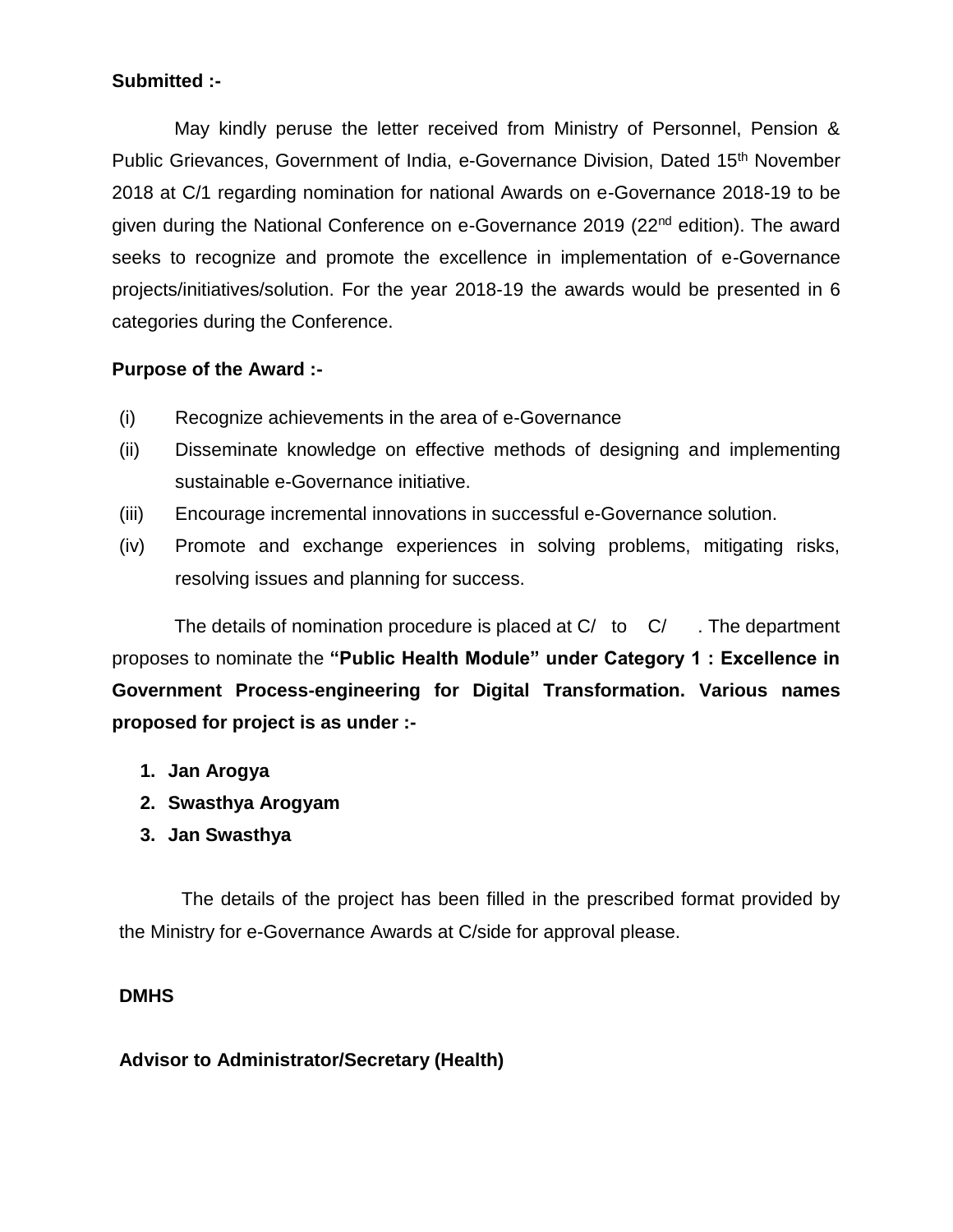## **Category I**

## **'Excellence in Government Process Re-Engineering For Digital Transformation'**

#### **1. Coverage – Geographical and Demographic:**

(i) Comprehensiveness of reach of delivery centres

Nominated project is the Public Health Module for female and male health functionaries posted in village sub centers & in urban wards on Android App in the U.T. of Dadara& NagarHaveli.

#### (ii) Number of delivery centres

Total delivery centres are : 71 Sub-Centres & 15 Municipal wards under Urban PHCs.

#### (iii) Geographical

(a)National level – No of State(s) covered

(b) State/UT level- No of District(s) covered

(c) District level- No of Blocks covered

Please give specific details:-

A Public health module covering the entire territory of Dadra and Nagar Haveli. It is operational at all sub centers and Urban Health Centers.

Nil

1

13 wa

### (iv) Demographic spread (percentage of population covered)

100% population of Dadra and Nagar is covered in this app.

2.Situation before the Initiative (Bottlenecks, Challenges, constraints etc with specific details as to what triggered the Organization to conceptualize this project):

The traditional method of paper & pencil which was used by the field health care functionaries in Dadara& Nagar Haveli showed for major drop back specially in the area of data integrity . The data was incomplete, cumbersome & every time reporting was an issue . An unreliable data served no purpose and also limits the need of intervention in specific area of disease prevalence .

This lead to an idea of development of an Android based application for public Health which could capture family survey, household survey, disease survey etc., data could be reused , be it patients information (investigative or treatment ) be made available to the Heath Care functionaries and also all the person in a particular village are registered with unique ID .

Data reusability would be a major feature , survey data is stored logically with unique Id's , data accessibility become easy across programmes .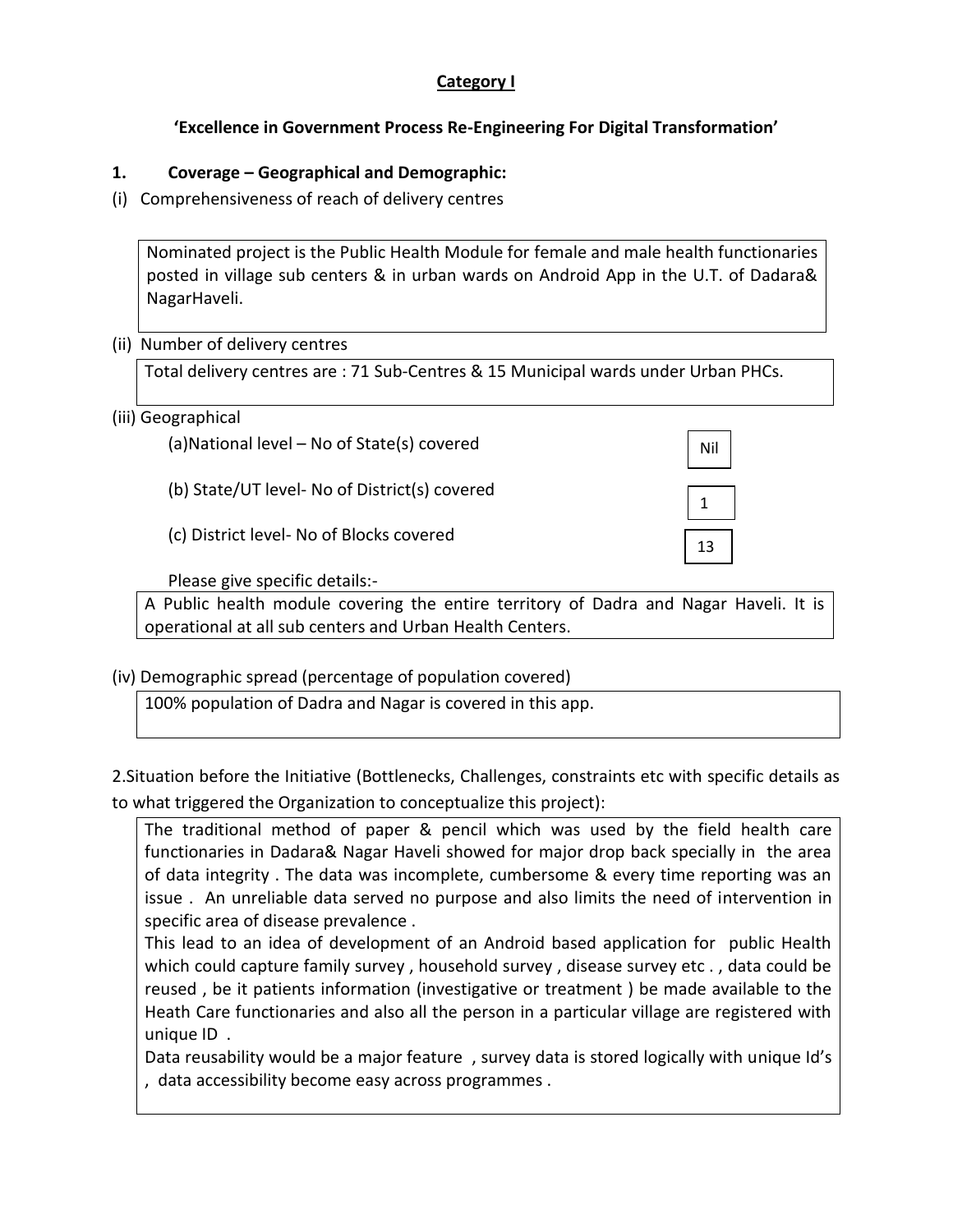**3. Extent of Process re-engineered** (Processes that have been re-engineered, services which depend on these processes, analysis/re-design of Process workflows – before (As-ls) and after (To-Be) re-engineering; changes in activities and their sequencing; level of automation (Extent of computerization in terms of number of services computerized, Extent to which steps in each service have been ICT- enabled) #)

The entry flow process is as follows :-

- a) Survey of village, house members & family with relationship of each members to the other.
- b) Registration of all members along with eligible couple registration , ANC registration , PNC registration , Birth & Death registration , Family Planning registration , communicable disease registration & non communicable disease registration .
- c) Screening of Anemia under UDAI Scheme, screening of leprosy under NLEP, VBDCP, Sickle cell Anemia, Blindness & Deafness.
- d) Follow up Services like ANC, PNC, NCD, follow up & Immunization.

The entry manual process flow was reengineered to an electronic medium.

- 4. Strategy/Methodology Adopted:
- (i) Details of base line study done

(1) A Baseline study indicated that the Survey was incomprehensive , incomplete & time consuming . The data captured & analyzed showed a big gap between the actual data & the survey recorded .

All the manual records were submitted and then the idea to use the IT platform for public health came to the department.

(ii) Problems identified

Survey done were incomplete , time consuming & non-reliable which was creating hurdles in the

preventive &promotive health strategies Implemented in the U.T.

The implementation to the IT based technology could also be resisted by the health care staff who

were used to work on paper for long

(iii) Roll out/implementation model

Project was rollout in phase and module wise,

# **First phase-**

Approach methodology was used wherein Installation of computers in sub centresand android tablet were given to all field health care functionaries .

Data entry operator were individually deployed at the sub centres( 1 data entry operator for 5 sub centres ) .

Medical Officers & data entry operator were treated as master trainee who in turns train all the filed level functionaries.

**Second phase-**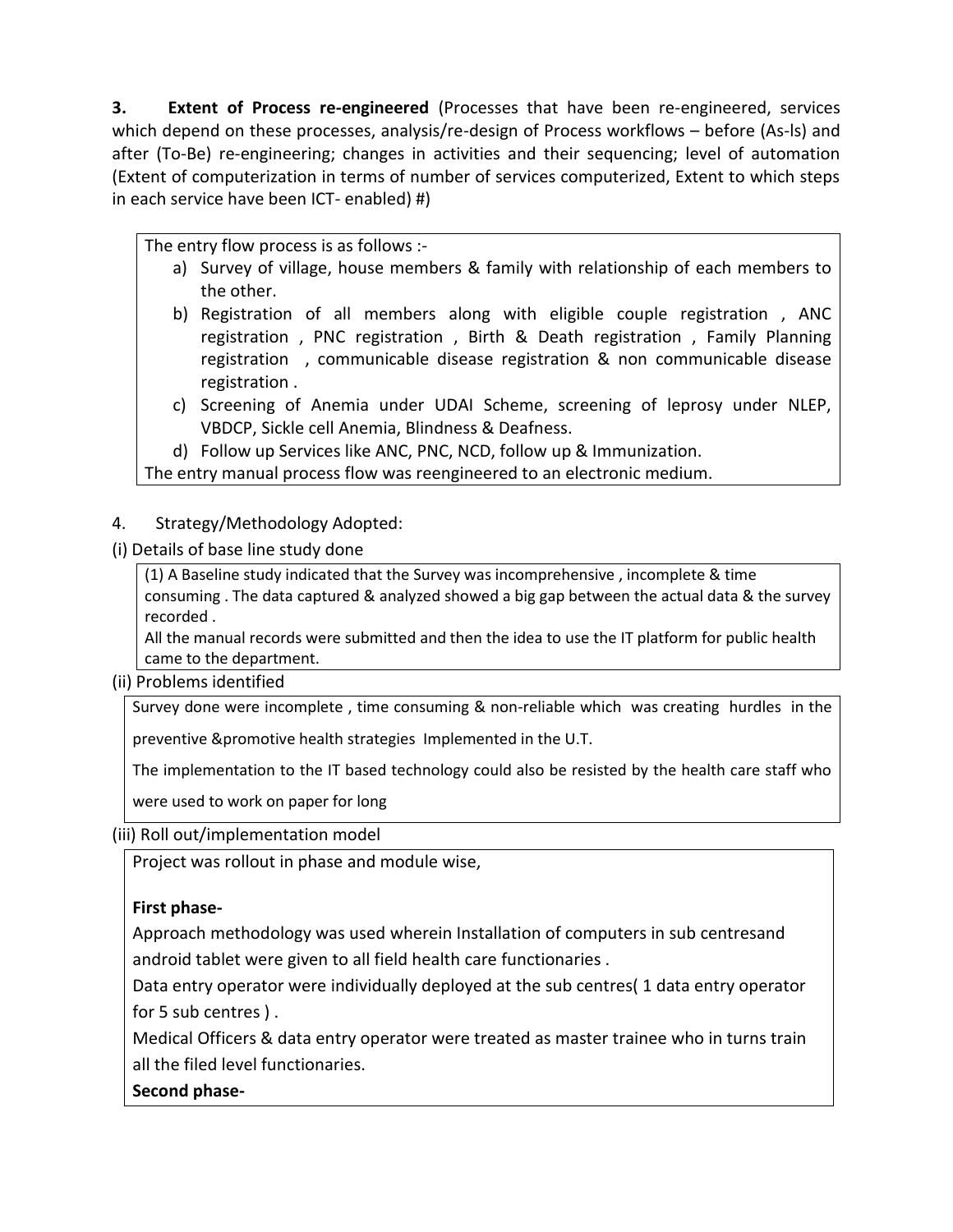Population survey module – House survey, Member survey, Family Creation, Relationship and Eligible couple registration module was made active and the survey started with the field data being captured.

#### **Third phase-**

RMHCH+A module was made functional like ANC registration, ANC follow up, PNC registration, PNC follow up & Immunization.

### **Fourth phase-**

In this phase all the other programs like NCD & communicable disease and U.T. run scheme were rolled out.

(iv)Communication and dissemination strategy and approach used:-

Since the users were non-tech with medical background all were given computer

education through the department IT team. Verbal communication through regular

training of all users. Visual strategy like flow chart were made and displayed for each

module.

A toll-free number 104 was set up to address any issues related to the App.

- 5. Technology Platform used:
- (i) Description

Front End and Back End IDE – Eclipse, Database – Sqlite Database for Android App and PostgreSql database for Back-end,Tools- Java8, JDK1.8,Android SDK, Solutions Environment- Windows .

(ii) Interoperability

Platform Dependent ,App works on Android Platform

(iii) Security concerns

App is secured as Rest Api is used and Encryption is used for Database

(iv) Any issue with the technology used

No

(v) Service level Agreements(SLAs) (Give details about presence of SLA, whether documented, whether referred etc. #)

To ensure that the minimum uptime of 95 % of the application.

Bug solving

High priority  $-2$  hours

Medium priority– 1 day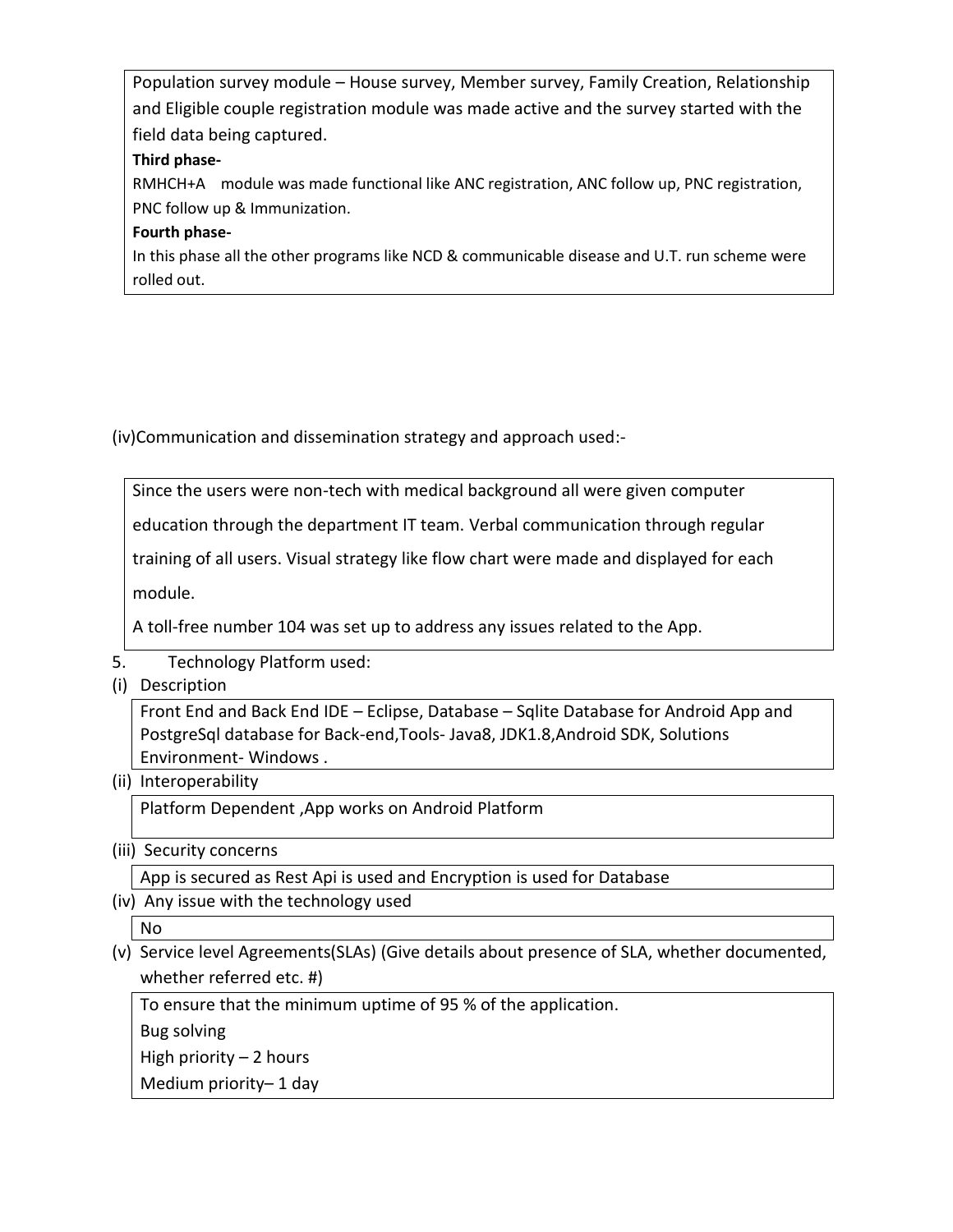Low priority  $-4$  days

#### **6. Citizen Centricity** (Give specific details on the following#)

(i)Impact on effort, time and cost incurred by user

- i) A completehealth survey data was available which helped in monitoring the scheme, intervention where required was possible, the population at large was surveyed and an identity number allocated. This unique ID number helped them for easy registration and accessibility in different government health institution in the U.T. therefore reducing time &effort.
- ii) The electronic data also saved unnecessary use of papers.
- iii) Data reliability was better and online data collected could be analyzed early.

#### (ii) Feedback/grievance redressal mechanism

Any Grievances from the citizens or stakeholders were addressed through the toll free number 104 while all medical officers at PHC level and the filed officers and consultant at state level addressed the grievances .

#### (iii) Audit Trails

No Audit Trails have been done so far, however the application is updated with new technology

(iv) Interactive platform for service delivery,

The Interactive platform used is the user friendly design and adaptability of the application.

(v) Need Gap Fulfillment

Yes. Integration with RCH Portal

- **7**. **User convenience** (Give specific details about the followings #)
- (i) Service delivery channels (Web, email, SMS etc.) SMS, Websites.
- (ii) Completeness of information provided to the users

With dashboard available ANMs(users) can getting real time data. Need not have to go

through registers.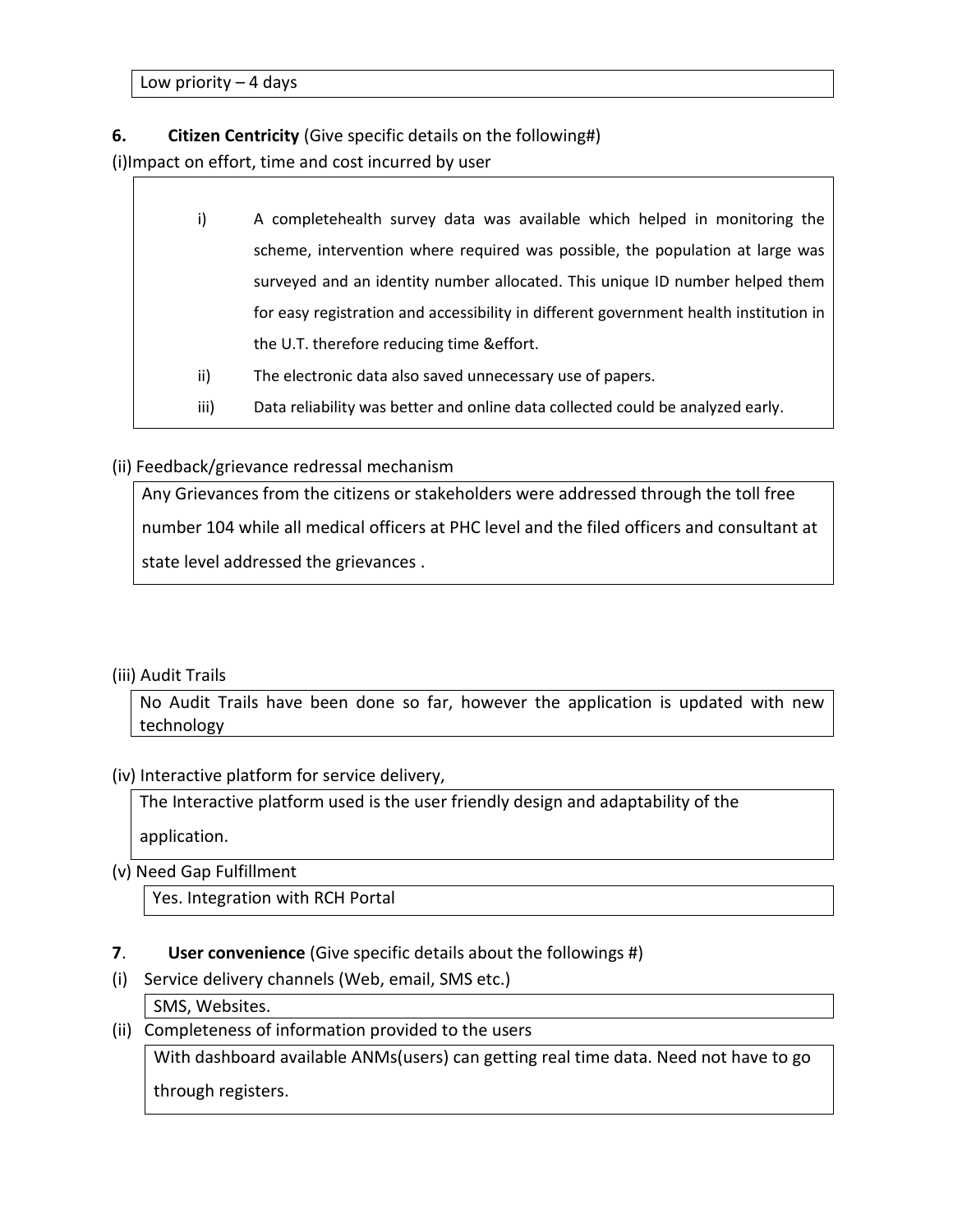#### (iii) Accessibility (Time Window)

System is mobile application and tablet is provided to all ANMs thus accessibility is not an issues. Application is available 24/7 at their fingure tips.

#### (iv) Distance required to travel to Access Points

Zero

- (v) Facility for online/offline download and online submission of forms Forms are stores on tablet device and late push on central server.
- (vi) Status tracking

Not needed.

## 8. **Efficiency Enhancement** (Give specific details about the following #)

(i) Volume of transactions processed

| No. House | No. of Members | No. Family | No. of eligible Couple<br>registered. |
|-----------|----------------|------------|---------------------------------------|
| 98417     | 384192         | 75119      | 16911                                 |

(ii) Coping with transaction volume growth

Growth of Data Storage will increase with respect to the growth of transaction and Enhancement of Data processing. The technology changes and gets advanced along with the time, so to support the transaction growth we adapt the changes in the application front design and the functionality.

(iii) Time taken to process transactions

Transaction are not time bound , servers usually process the transaction as per the

software and hardware installation and it also depends on working capacity of man

power .

We have the latest upgraded technology of hardware and software and well trained

man power so due to that the time to process is very minimal.

(iv) Accuracy of output

All the Medical data are validated by concern medical staff and also cross checked by the respective department too, so accuracy rate of 98 % is maintained.

(v) Number of delays in service delivery

NA

9. **Cost Effectiveness** (Give details about impact on cost incurred w.r.t. overhead cost, direct and indirect cost, man days/man hour required to do a job etc.#)

Public Health App created is very cost effective, it has already reduced unnecessary paper usage at health facilities of entire U.T. All the Health functionaries became techno friendly and easily adaptable to new innovations in App.

As data can be reused from master file, hours required by Health functionaries for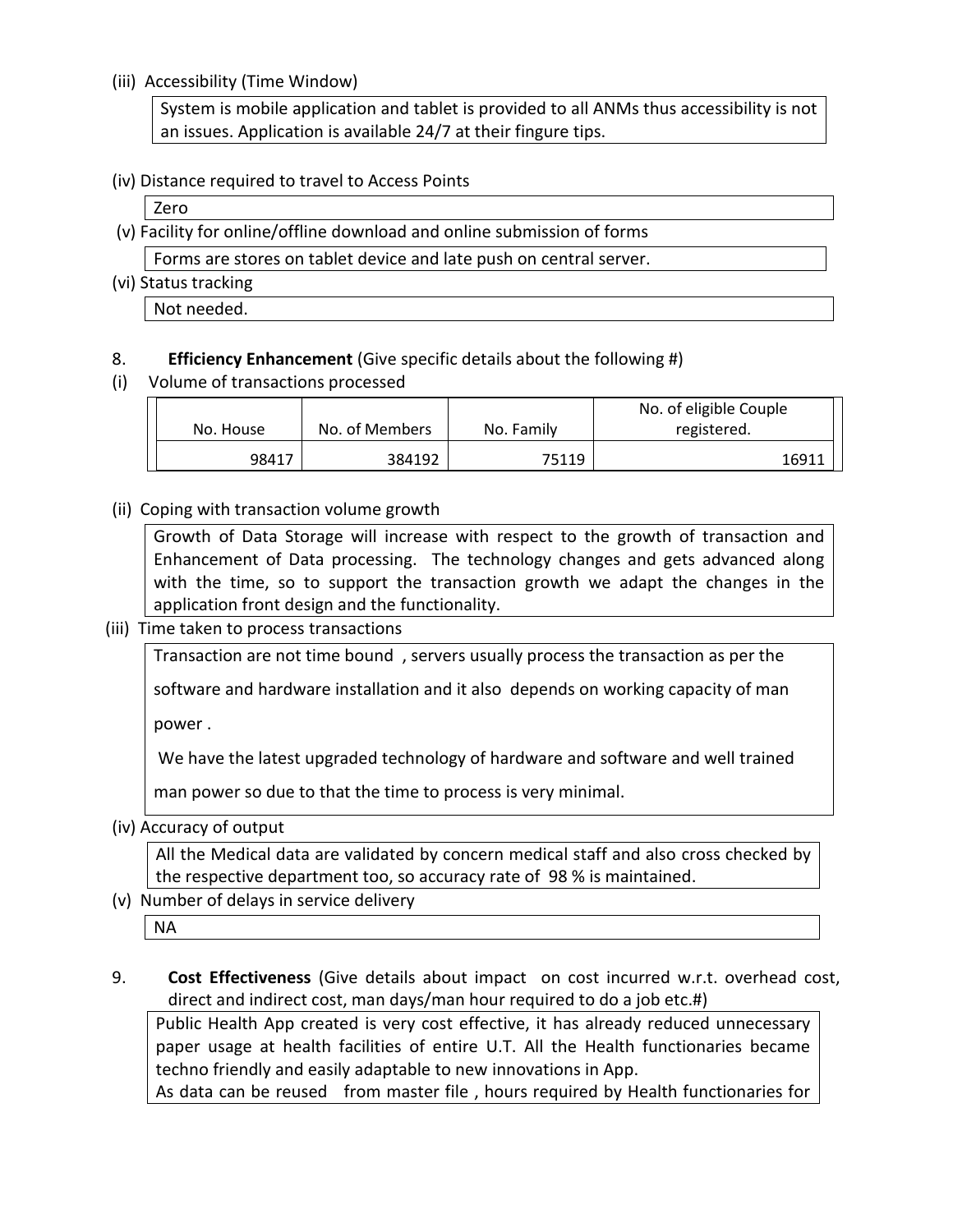health survey were reduced and the time were utilized effectively to improve quality and coverage of survey .

10. **Capacity Building and Organizational Sustainability** (Give details about hiring skilled staff, imparting training etc.#)

IT Department ensures that every newly appointed health functionaries will get trained in operating mobile device by master trainers . Training need assessment is also done at frequent interval for field level health functionaries for capacity building.

11. **Accountability** (Give details about, impact on transparency of process, fixing responsibilities etc. #)

Login based access, every users are provided with login credentials. Thus accountability are fixed on users itself. Concerned staffs are responsible for the accuracy of the survey data .

12. **Innovation** (Give details on the extent to which re-engineered process is unique, compared to other common process re-engineering efforts, impact on number of steps required, identification and removal of bottlenecks/Irrelevant steps etc. # Specifically highlight the digital transformation achieved).

Public Health application of Dadra and Nagar Haveli is first in its kind which includes all the public health disease survey under one application.

Public Health Application is linked with IHMS system of Dadra and Nagar Haveli.

Survey data is also displayed on doctor's OPD screen in every health facilities so real time health history can be analyzed by treating doctor .

13. **Appropriate Delegation** (Give details on whether a team involving employees from all levels has been deployed for the project implementation and maintenance, can employees be held accountable for their actions, etc. #)

Team of IT professional are deployed for maintenance and enhancementof application. Android Developer-1 Test engineer  $-1$ Database Administrator -1 Java Developer - 1

### 14 **Demonstrate Innovative use of ICT**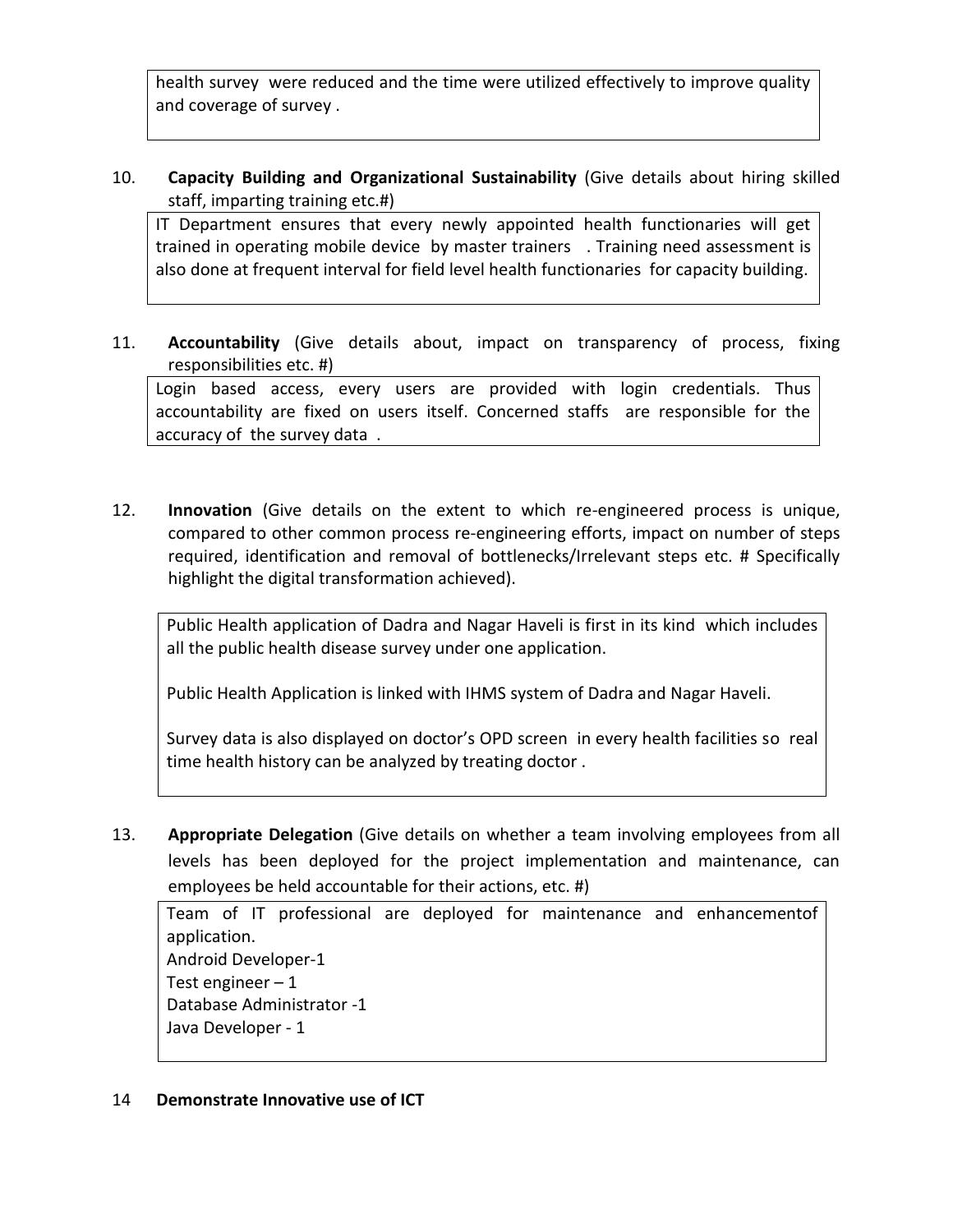(Give details about use of new and emerging technology, innovative usage of ICT for process change to improve quality of the life/ organizational effectiveness, relevance of technology to provide the service #)

Development of Dashboard: Dashboard was developed for real time monitoring of surveys.Rest API is used for Data exchange between device and server.

15. ResultAchieved/ ValueDelivered to the beneficiary of the project-(share the results, matrices, key learning's, feedback and stakeholders statements that show a positive difference is being made etc):

- (i) To Organization
	- Public Health Survey Module have eliminated the large number of problems associated with paper and pencil Survey method.
	- Response rates are almost always higher over the internet, lost or corrupted data can easily be downloaded again and the expensive and error-prone process of data entry is simply eliminated.

## (ii) To citizen

Entire medical records as well as survey data are collected and stored so when data requested by citizens complete Health data can be furnished .

# (iii) Other stakeholders

As mobile based survey is introduced , Health care functionaries need not to carry heavy registers with them .

16. Extent to which the Objective of the Project is fulfilled-(benefit to the target audience i.e.G2G, G2C, G2B, G2E or any other, size and category of population/stakeholder benefited etc):

i) G2G – it improves communication , data access and data sharing across health facilities of DNH .

ii) G2C – reduce difficulties in providing immediate information to patients or citizens .

iii) G2E - Departmental goal of introduction of electronic public health system is already accomplished with development of techno friendly employee pool .

# **17. Adaptability and Scalability**

(Give details about Local language support, ability to leverage shared Government infrastructure, Standardization of technology used (hardware, software, application etc. #)

- Language bar of health functionaries while conducting survey is addressed by Medical Officer In charge regularly through meetings.
- The public health survey module has been developed on Android application and is scalable in terms of adding any service delivery components.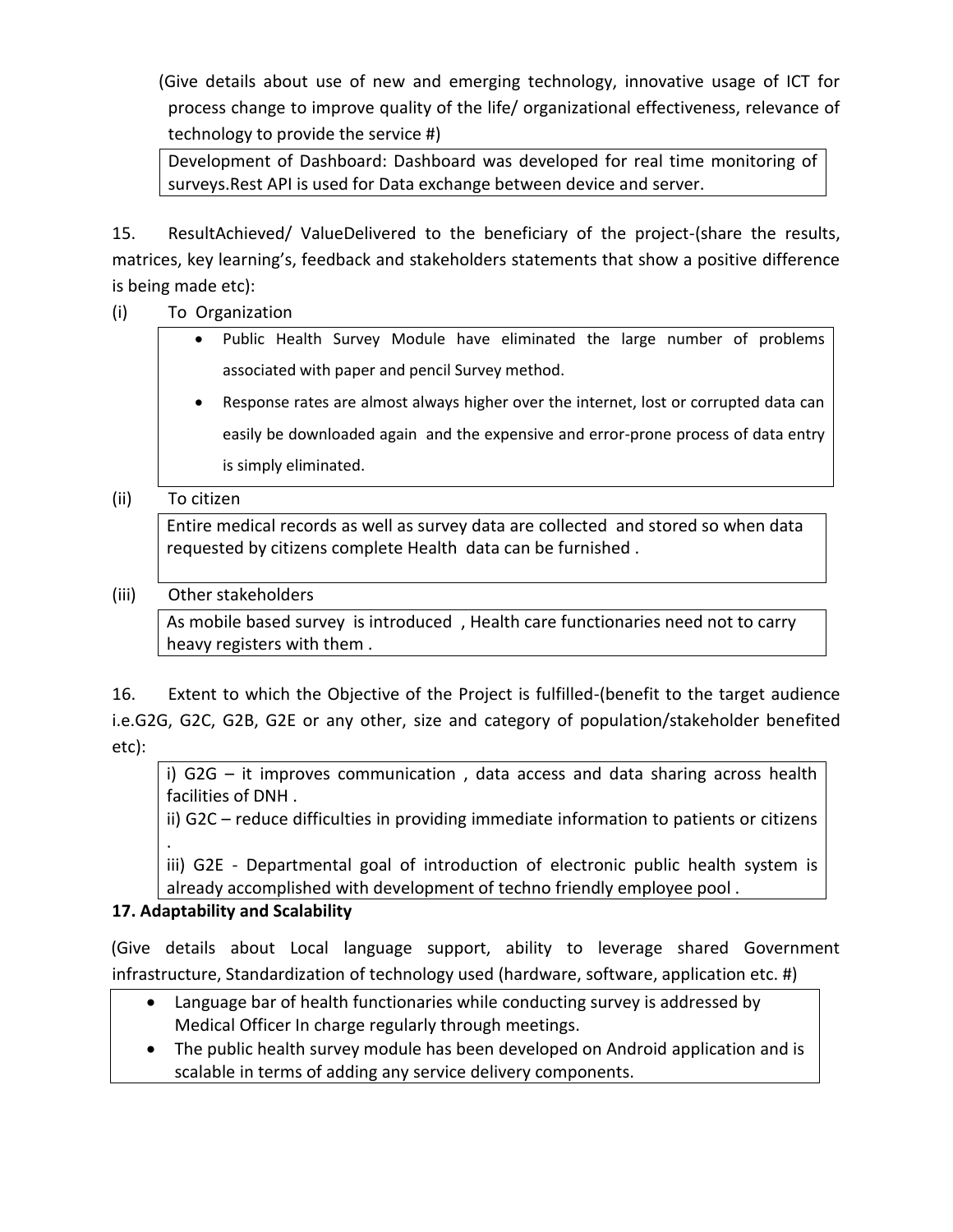(i) Other Measures, if any, to ensure adaptability and scalability

It is ensured that there will be more demand of data storage in future due to increase in population , our data storage is scalable, we can increase the size of the storage on providing physical storage memory as well as cloud storage too. And as per need the application can adapt different upgraded technologies.

(ii) Measures to ensure replicability

While the application is platform free and based on android, so doesn't need much

pre-requisite software, so it can be easily replicate in all other centers.

(iii) Restrictions, if any, in replication and or scalability

There should be no firewall restrictions between the systems. API application servers should be in our network. So that the central storage and retrieving of data will be done smoothly.

(iv) Risk Analysis

Risks are identified, classified and managed before actual execution of Health survey

module . These risks were classified in different categories (ScheduleRisk,Budget

Risk,Operational Risks,and Technical Programmatic Risks) and were addressed

accordingly before starting of new module in survey .

18. Comparative Analysis of earlier Vs new system with respect to the BPR, Change Management, Outcome/benefit, change in legal system, rules and regulations

i) Work place management in health care centres has been improved as unnecessary files and papers is been replaced by re-engineered processes.

ii) Our health care functionaries are more user friendly to technology after introducing mobile survey as compared to the initial paper based survey's wherein it was difficult for them to make simple reports using computer.

# **19.New Models of Service Delivery**

Give details about type of partnership model use, Links to/Supported by Public/Private Organization Links provided to relevant websites etc. #)

The Application is Government owned and is run by the Medical & Public Health Department & maintenance and monitoring is outsourced.

20. Other distinctive features/ accomplishments of the project:

1. Integration with HIMS (e-Aarogya)system

2. Centralized Dashboard